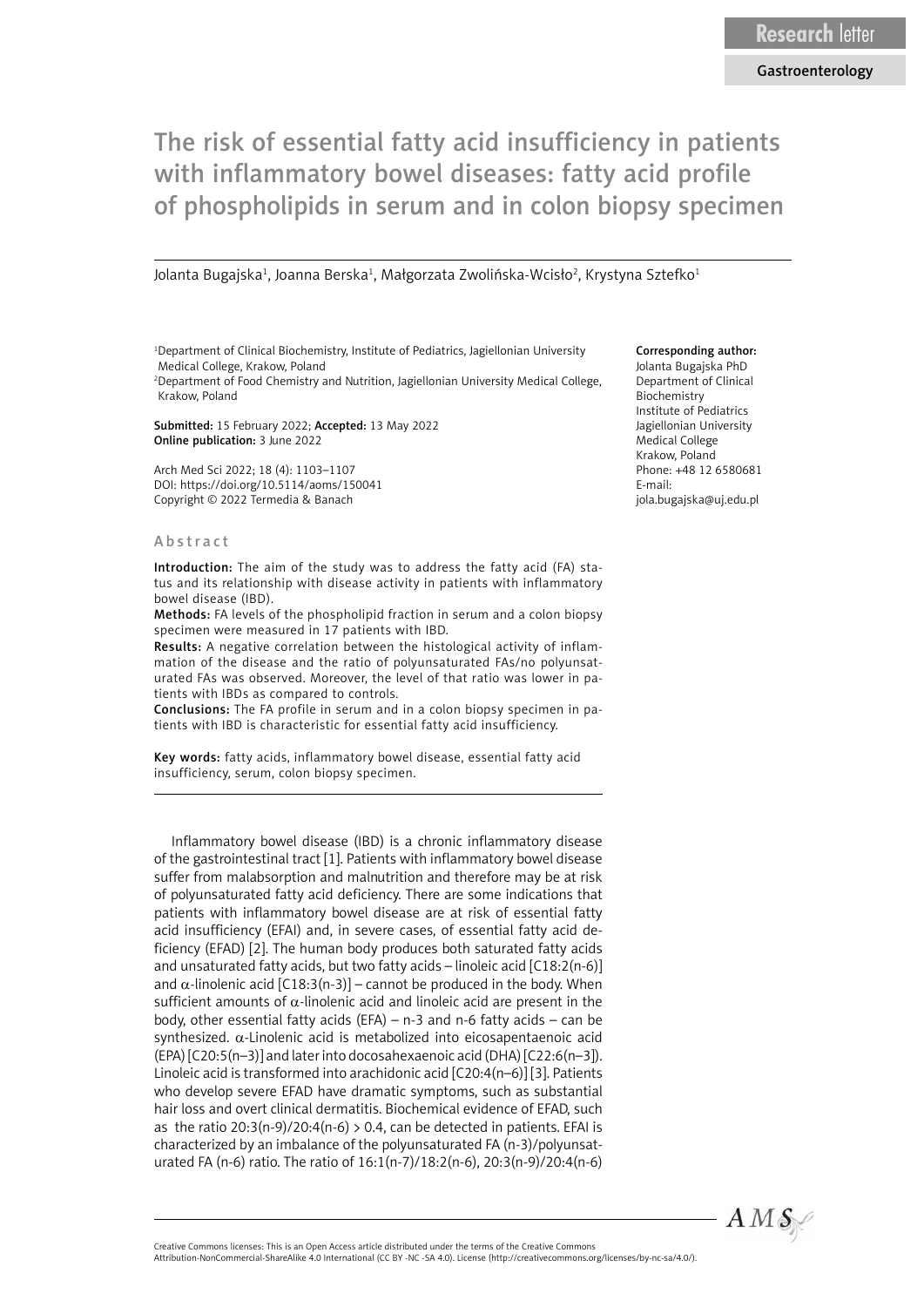and PUFAs/noPUFAs is used to monitor EFA status [2]. PUFA depletion is related to disease activity. Fatty acids play an important biological role in the regulation of membrane structure and function, regulation of intracellular signaling pathways, and regulation of the production of bioactive lipid mediators, especially modifying the response to a number of metabolic processes including inflammation.

Diet modification is one of the recommended approaches to treating IBD patients. The use of an anti-inflammatory diet (AID) that restricts the intake of carbohydrates with the addition of appropriate fatty acids is advised [4]. Levine *et al.* [5] provide guidance which has been compiled by the nutrition cluster of the International Organization for the Study of Inflammatory Bowel Diseases (IOIBD) regarding food groups, food additives, specific dietary components which may be beneficial and safe to consume for patients with inflammatory bowel diseases. They held off on endorsing the use of n-3 supplements [5]. In contrast, for patients with IBD Scaioli *et al.* [6] recommended supplementation with high-purity n-3 preparations, which have an anti-inflammatory effect and may be helpful in preventing clinical relapse in patients with ulcerative colitis.

There are no data regarding the phospholipid fatty acid profile both in serum and in a colon biopsy specimen in patients with inflammatory bowel diseases. The aim of the study was to address the fatty acid status and its relationship with disease activity.

Methods. The study included 17 patients (9/8, F/M) with IBD. Ten patients without abnormality confirmed during colonoscopy examination (6/4, F/M) served as controls. The mean age  $(\pm$  SD) of IBD patients was 47.5 ±17.6 years, and 67.5 ±11.7 years in the control group ( $p = 0.014$ ). None of the patients was treated with specific nutritional interventions which might influence fatty acid status. The exclusion criteria were as follows: malignancy, diabetes mellitus, obesity (body mass index  $\geq$  30 kg/m<sup>2</sup>), cardiovascular disease, body mass index  $\langle 18.5 \text{ kg/m}^2$ . All subjects (patients with IBD and controls) have had colonoscopy examination in the Outpatient Gastroenterology and Hepatology Clinic at Jagiellonian University Medical College in Krakow, Poland. Before the colonoscopy procedure, fasting venous blood samples were taken from patients. A colon biopsy specimen involved and an adjacent colon biopsy specimen not involved in the inflammatory process were taken from patients during the colonoscopy procedure. The severity of active histological inflammation was assessed using the Geboes score [7].

Measurement of the level of individual fatty acids of the phospholipid fraction in the serum and colon biopsy specimen was performed using gas chromatography with a flame ionization detector (Agilent Technologies 6890 Network GC System, Wilmington, De., USA) in the Department of Clinical Biochemistry, Institute of Pediatrics at Jagiellonian University Medical College in Krakow, Poland [8]. Usually, the results of fatty acids of tissue are expressed as the percentage of total fatty acids, and in the present study, for better comparability of results between serum and the colon biopsy specimen, the results were expressed as the percentage of total fatty acids in phospholipid fraction.

*Statistical analysis.* Descriptive statistics (mean values, SD, medians, quartiles Q1-Q3) were used in the statistical assessment of the results. Statistica software version 13 (StatSoft) was used to perform statistical analysis. To evaluate the distribution of continuous variables in terms of their compliance with the normal distribution, the Shapiro-Wilk test was employed. Student's *t*-test was applied to compare the mean value of fatty acids for normally distributed continuous variables. In the case of non-normal distribution, the Mann-Whitney *U* test was used. Pearson's correlation was used to examine relationships between the Geboes activity index and the level of fatty acids. A *p*-value less than 0.05 was considered statistically significant.

The study was conducted according to the guidelines of the Declaration of Helsinki and approved by the Jagiellonian University Ethics Committee (decision no. KBET/35/B/2014).

Results. In serum of patients with IBD significantly lower mean values of percentage of total fatty acid content of C18:3(n-3), C20:2(n-6) and the sum of PUFAs ( $p = 0.016$ ;  $p = 0.034$ ;  $p = 0.034$ , respectively) as compared to controls were found. In contrast, the mean value of C16 and the sum of SFAs were significantly higher in IBD patients as compared to controls ( $p = 0.023$ ;  $p = 0.004$ , respectively) (Table I).

No significant difference between the mean or median values of each individual fatty acid measured in mucosal tissues involved in the disease process and in mucosal tissues not involved in the disease process was noted (Table I). Because of that, for comparison with controls, percentages of FAs from all mucosal tissues of patients with IBD were taken together for further analysis. The mean values of C16 and C18 percentage of total FAs, as well as the sum of SFAs in mucosal tissues of IBD patients, were significantly higher as compared to controls (*p* = 0.0029–0.000025). In contrast, the mean percentage values of C12 and monounsaturated acid (C18:1 (n-9)) and the polyunsaturated acids C18:2(n-6), C18:3(n-3), C20:5(n-3) were significantly lower in IBD patients as compared to controls (*p* = 0.00085–0.000004).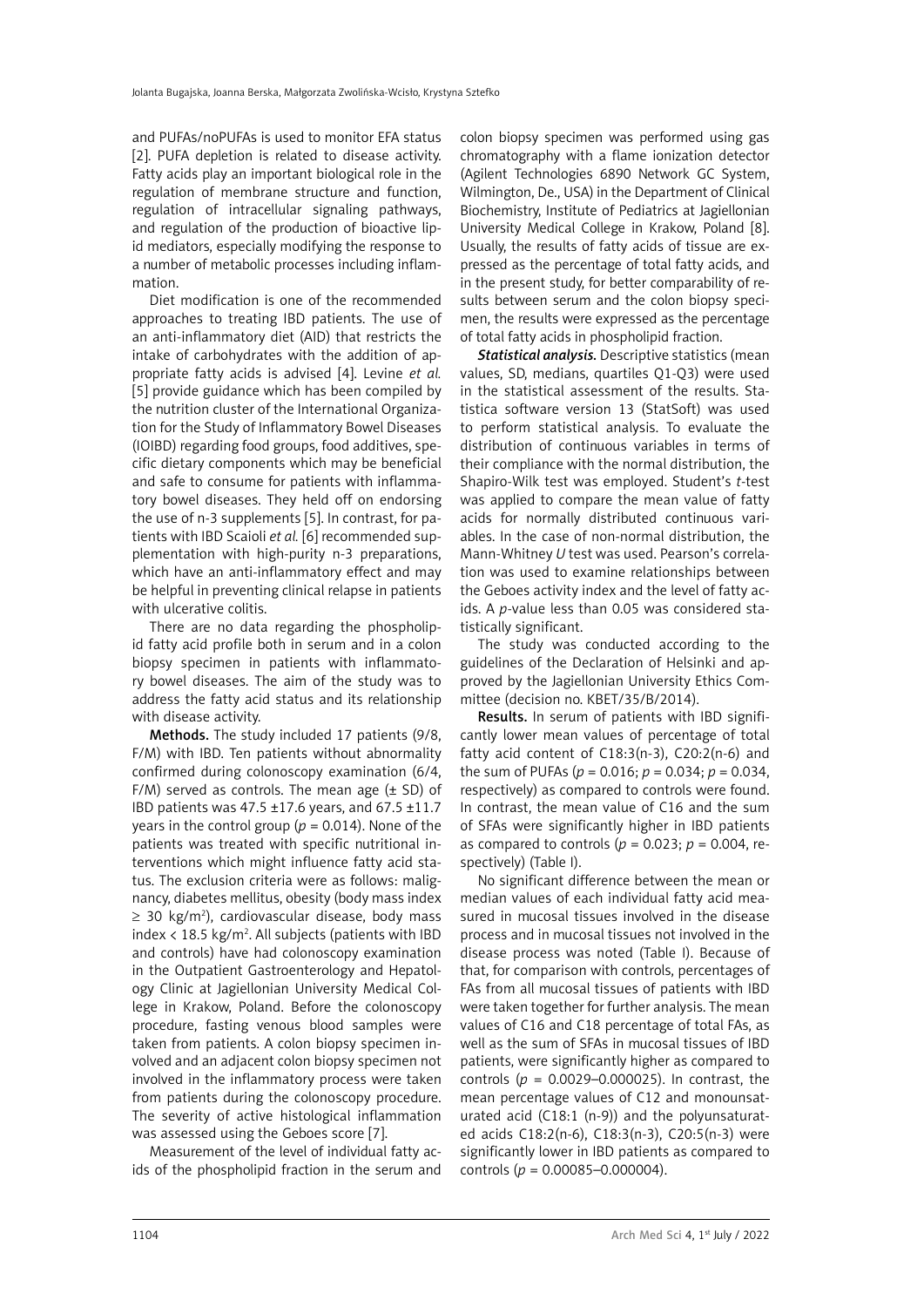The risk of essential fatty acid insufficiency in patients with inflammatory bowel diseases: fatty acid profile of phospholipids in serum and in colon biopsy specimen

Table I. Mean (±SD) or median (interquartile range) values of serum/colon biopsy specimen fatty acids of phospholipid fraction in the control group and in patients with IBD, expressed as the percentage of total fatty acid content

| Fatty acid      | Serum                                                                        |                                     | Colon biopsy specimen |                                                              |                                                       |  |
|-----------------|------------------------------------------------------------------------------|-------------------------------------|-----------------------|--------------------------------------------------------------|-------------------------------------------------------|--|
|                 | Controls                                                                     | Study group                         | Controls              | Macroscopically<br>not involved<br>in the disease<br>process | Macroscopically<br>involved in the<br>disease process |  |
|                 | Percentage of total FAs [% FAs]<br>Mean ± SD or median (interquartile range) |                                     |                       |                                                              |                                                       |  |
| SFAs:           | $45.7 \pm 1.9$                                                               | $47.7 \pm 1.7$<br>$p = 0.004*$      | $50.8 \pm 4.4$        | $68.2 \pm 8.8$<br>$p = 0.002*$                               | $63.0 \pm 9.3$<br>$p = 0.006*$                        |  |
| C <sub>12</sub> | $0.06 \pm 0.03$                                                              | $0.06 \pm 0.02$                     | $1.3(0.8-2.4)$        | $0.44(0.15 - 1.05)$<br>$p = 0.002*$                          | $0.28(0.20 - 0.42)$<br>$p = 0.0009*$                  |  |
| C <sub>14</sub> | $0.55 \pm 0.18$                                                              | $0.45 \pm 0.11$                     | $2.1(2.0-2.3)$        | $2.0(1.8-3.2)$                                               | $1.6(1.4-1.9)$                                        |  |
| C <sub>16</sub> | 32.5 (30.3-34.2)                                                             | 35.0 (33.9-35.2)<br>$p = 0.023*$    | 33.3 (31.2-36.1)      | 40.5 (36.6-42.8)<br>$p = 0.047*$                             | 37.2 (33.3-42.5)                                      |  |
| C <sub>18</sub> | $11.6 \pm 1.4$                                                               | $11.7 \pm 1.0$                      | $15.4 \pm 2.0$        | $26.4 \pm 5.7$<br>$p = 0.0008*$                              | $23.1 \pm 5.2$<br>$p = 0.002*$                        |  |
| C <sub>24</sub> | $0.90 \pm 0.23$                                                              | $0.95 \pm 0.26$                     | $0.45 \pm 0.15$       | $0.39 \pm 0.1$                                               | $0.42 \pm 0.14$                                       |  |
| MUFAs:          | $9.1 \pm 2.5$                                                                | $9.4 \pm 1.8$                       | $22.0 \pm 4.9$        | $14.9 \pm 4.8$<br>$p = 0.05*$                                | $15.6 \pm 5.1$<br>$p = 0.02*$                         |  |
| $C$ 16:1 (n-7)  | $0.51 \pm 0.25$                                                              | $0.55 \pm 0.14$                     | $0.53(0.42 - 0.93)$   | $0.67(0.48 - 0.92)$                                          | $0.76(0.56 - 0.86)$                                   |  |
| $C$ 18:1 (n-9)  | $8.6 \pm 2.5$                                                                | $8.9 \pm 1.7$                       | $21.2 \pm 4.7$        | $14.3 \pm 4.6$<br>$p = 0.05*$                                | $14.9 + 5.0$<br>$p = 0.017*$                          |  |
| PUFAs:          | $44.4 \pm 3.3$                                                               | $42.0 \pm 2.6$<br>$p = 0.034*$      | $24.7 \pm 3.1$        | $15.0 \pm 5.0$<br>$p = 0.02*$                                | $19.9 \pm 7.0$                                        |  |
| $C$ 18:2 (n-6)  | $16.4 \pm 3.8$                                                               | $15.1 \pm 2.3$                      | $9.3 \pm 2.4$         | $5.2 \pm 1.2$<br>$p = 0.003$                                 | $5.8 \pm 1.9$<br>$p = 0.001$                          |  |
| $C$ 18:3 (n-3)  | $0.28(0.16 - 0.39)$                                                          | $0.13(0.10 - 0.14)$<br>$p = 0.016*$ | $0.31(0.20 - 0.56)$   | $0.18(0.15 - 0.21)$                                          | $0.16(0.09 - 0.18)$<br>$p = 0.002*$                   |  |
| $C$ 20:2 (n-6)  | $0.59 + 0.15$                                                                | $0.46 \pm 0.15$<br>$p = 0.034*$     | $0.55(0.48 - 0.61)$   | $0.34(0.29 - 0.48)$                                          | $0.48(0.39 - 0.69)$                                   |  |
| $C$ 20:4 (n-6)  | $16.8 \pm 3.2$                                                               | $16.1 \pm 3.9$                      | $11.3 \pm 2.3$        | $7.2 \pm 3.4$                                                | $10.5 \pm 4.5$                                        |  |
| $C$ 20:5 (n-3)  | $1.6 \pm 0.9$                                                                | $1.1 \pm 0.4$                       | $0.94 \pm 0.37$       | $0.43 \pm 0.07$<br>$p = 0.002*$                              | $0.48 + 0.19$<br>$p = 0.0005*$                        |  |
| $C$ 22:6 (n-3)  | $8.6 \pm 2.8$                                                                | $9.1 \pm 2.9$                       | $2.3 \pm 0.9$         | $1.6 \pm 0.9$                                                | $2.4 \pm 1.2$                                         |  |

*\*vs. controls. SFAs (saturated fatty acids) = C12 + C14 + C16 + C18 + C24; MUFAs (monounsaturated fatty acids) = C16:1(n-7) + C18:1 (n-9); PUFAs (polyunsaturated fatty acids) = C18:2(n-6) + C18:3(n-3) + C20:2(n-6) + C20:4(n-6) + C20:5(n-3) + C22:6(n-3).*

Significant negative correlations between the histological activity of inflammation of the disease assessed by the Geboes activity index and the ratios of PUFAs/noPUFAs, n-3 FAs and n-6 FAs were observed (*r* = –0.433, *p* < 0.01; *r* = –0.364, *p* < 0.04; *r* = –0.417, *p* < 0.02, respectively). In contrast, significant positive correlations between Geboes activity index and ratio of C16:1(n-7)/ C18:2(n-6) and SFAs were found (*r* = 0.628, *p* < 0.0001; *r* = 0.436, *p* < 0.01, respectively).

Among the calculated indices, the mean values of the ratio of PUFAs/noPUFAs were significantly lower in both the serum and colon mucosa in patients with IBDs as compared to controls (*p* = 0.028; *p* = 0.00125, respectively) (Table II).

Discussion. MUFA and PUFA contents in the serum phospholipid fraction reflect, to some extent, the dietary intake of fatty acids. Because of that, the measurement of FAs in the phospholipid fraction, both in serum and in mucosal tissue, seemed to be more appropriate when the role of fatty acid in IBD is studied [9].

It is known, that C18:1 is involved in mediating anti-inflammatory responses with immune cells [10]. In our study, the mean level of colon mucosa phospholipid C18:1 was significantly lower in patients with inflammatory bowel diseases than in controls. It may indicate the involvement of oleic acid in mediating anti-inflammatory responses in patients with IBD. It has already been confirmed in animals. The fatty acid composition of acornfed ham, with very high levels of the anti-inflammatory oleic acid and a low n-6/n-3 ratio, may serve as a prevention strategy for ulcerative colitis onset or progression, as has been demonstrated in an animal model. This diet induced changes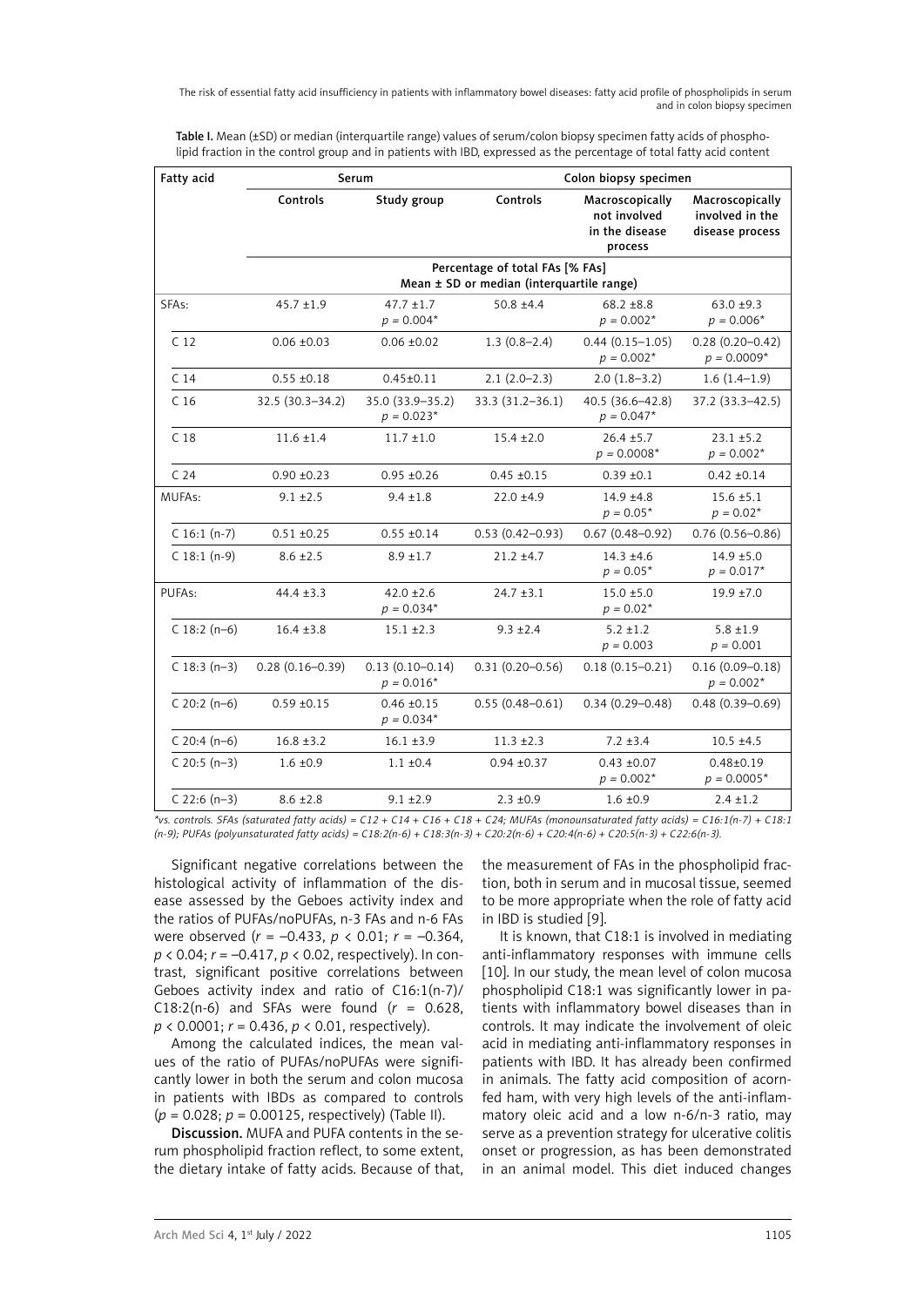Jolanta Bugajska, Joanna Berska, Małgorzata Zwolińska-Wcisło, Krystyna Sztefko

| Indices                    | Controls                                      | Study group                       |  |  |
|----------------------------|-----------------------------------------------|-----------------------------------|--|--|
|                            | Mean $\pm$ SD or median (interquartile range) |                                   |  |  |
| Serum:                     |                                               |                                   |  |  |
| $\Sigma$ n-6/ $\Sigma$ n-3 | $3.0(2.3-4.7)$                                | $3.5(2.5-3.9)$                    |  |  |
| PUFAs/noPUFAs              | $0.82 \pm 0.10$                               | $0.74 \pm 0.08$<br>$p = 0.028*$   |  |  |
| $C16:1 (n-7)/C18:2 (n-6)$  | $0.04 \pm 0.03$                               | $0.15 \pm 0.08$<br>$p = 0.019*$   |  |  |
| Colon biopsy specimen:     |                                               |                                   |  |  |
| $\Sigma$ n-6/ $\Sigma$ n-3 | $6.4 \pm 2.13$                                | $5.8 \pm 1.1$                     |  |  |
| PUFAs/noPUFAs              | $0.49 \pm 0.07$                               | $0.31 \pm 0.15$<br>$p = 0.00125*$ |  |  |
| $C16:1 (n-7)/C18:2 (n-6)$  | $0.09 \pm 0.06$                               | $0.15 \pm 0.08$<br>$p = 0.019*$   |  |  |

Table II. Ratios of  $\Sigma$  n-6/ $\Sigma$  n-3, PUFAs/noPUFAs, C16:1 (n-7)/C18:2 (n-6) in controls and in patients with IBD

*\*vs. controls;* S *n-6 = C18:2 (n-6) + C20:4 (n-6) + C20:2(n–6);* S *n-3 = 18:3 (n-3) + C20:5 (n-3) + C22:6 (n-3); SFAs (saturated fatty acids) = C12 + C14 + C16 + C18 + C24; MUFAs (monounsaturated fatty acids) = C16:1(n-7) + C18:1 (n-9); PUFAs (polyunsaturated fatty acids) = C18:2(n-6) + C18:3(n-3) + C20:2(n-6) + C20:4(n-6) + C20:5(n-3) + C22:6(n-3); noPUFAs = SFA + MUFA.*

in gut microbiota composition, with pronounced enrichments in anti-inflammatory bacterial genera [11]. Additionally, it is known, that probiotics (live microorganisms) have a beneficial effect on health by exhibiting quantitative and qualitative effects on intestinal microflora and/or modification of the immune system [11, 12].

In the present study, the mean serum/colon mucosa level of SFAs was significantly higher in patients with inflammatory bowel diseases than in controls, with the greatest contribution of C16. It should be stressed that mucosa SFA levels were positively correlated with disease activity in patients with IBD. In the most recent studies, the role of C16 in mediating the function of isolated macrophages and the pro-inflammatory effects on macrophages in conditions such as obesity or when high-fat diets are ingested have been indicated [10].

It is suggested that C18:3(n-3) could ameliorate the inflammatory damage in colitis [13]. In the present study, the level of phospholipid C18:3(n-3), both in serum and colon mucosa, was significantly lower in patients with inflammatory bowel diseases than in controls. Additionally, the mean level of colon mucosa phospholipid C20:5(n-3) was significantly lower in patients with inflammatory bowel diseases than in controls. The results are in agreement with the study done by Uchiyama *et al.* [14], who obtained a lower level of EPA from the phospholipid fraction of the erythrocyte membrane in patients with IBD than in the healthy subjects. This diminished level of C18:3 clearly confirmed the deficiency of n-3 polyunsaturated fatty acids in patients with IBD.

Most of the studies have focused on C18:2(n-6) and C20:4(n-6) as eicosanoid precursors, whereas C18:2(n-6) is one of the most important essential fatty acids. Most reports of EFAD showed C18:2(n-6) deficiency, with little comment of C18:3 (n-3) deficiency [15]. Jeppesen *et al.* [16] found that patients with higher degrees of malabsorption had lower C18:2(n-6) levels. In the present study, the level of phospholipid C18:2(n-6), both in colon mucosa macroscopically not involved in the disease process and colon mucosa macroscopically involved in the disease process, was significantly lower than in controls. Additionally, the levels of PUFAs (n-6) and PUFAs (n-3) decreased with increasing histological activity of inflammation of the disease assessed by the Geboes activity index.

In IBD patients with intestinal fat malabsorption and suspected EFA deficiency, decreased concentrations of 18:2(n-6) and ratios of essential fatty acids to nonessential fatty acids were found [17]. The ratio of PUFAs/noPUFAs and the ratio of  $16:1(n-7)$  to  $18:2(n-6)$  are used to measure EFAI/ EFAD [2]. A decrease of PUFA/noPUFA ratio both in the serum and colon mucosa in patients with IBD was noted in the present study, which is in agreement with the results obtained by Siguel [2]. Moreover, inverse significant correlations between PUFAs/noPUFAs and the Geboes activity index as well as C16:1/C18:2 and the Geboes activity index in tissues were noted. Decreased PUFAs and increased SFAs are associated with the severity of the intestinal disease. The insufficiency of fatty acids was so deep that the profile of fatty acids had changed not only in serum but also in colon mucosa macroscopically not involved in the disease process and colon mucosa macroscopically involved in the disease process.

There are two limitations of our study. The first is the significant difference in age between controls and IBD patients. However, it has to be taken into account that in controls, IBD was excluded and no inflammation was present in the intestine. So,